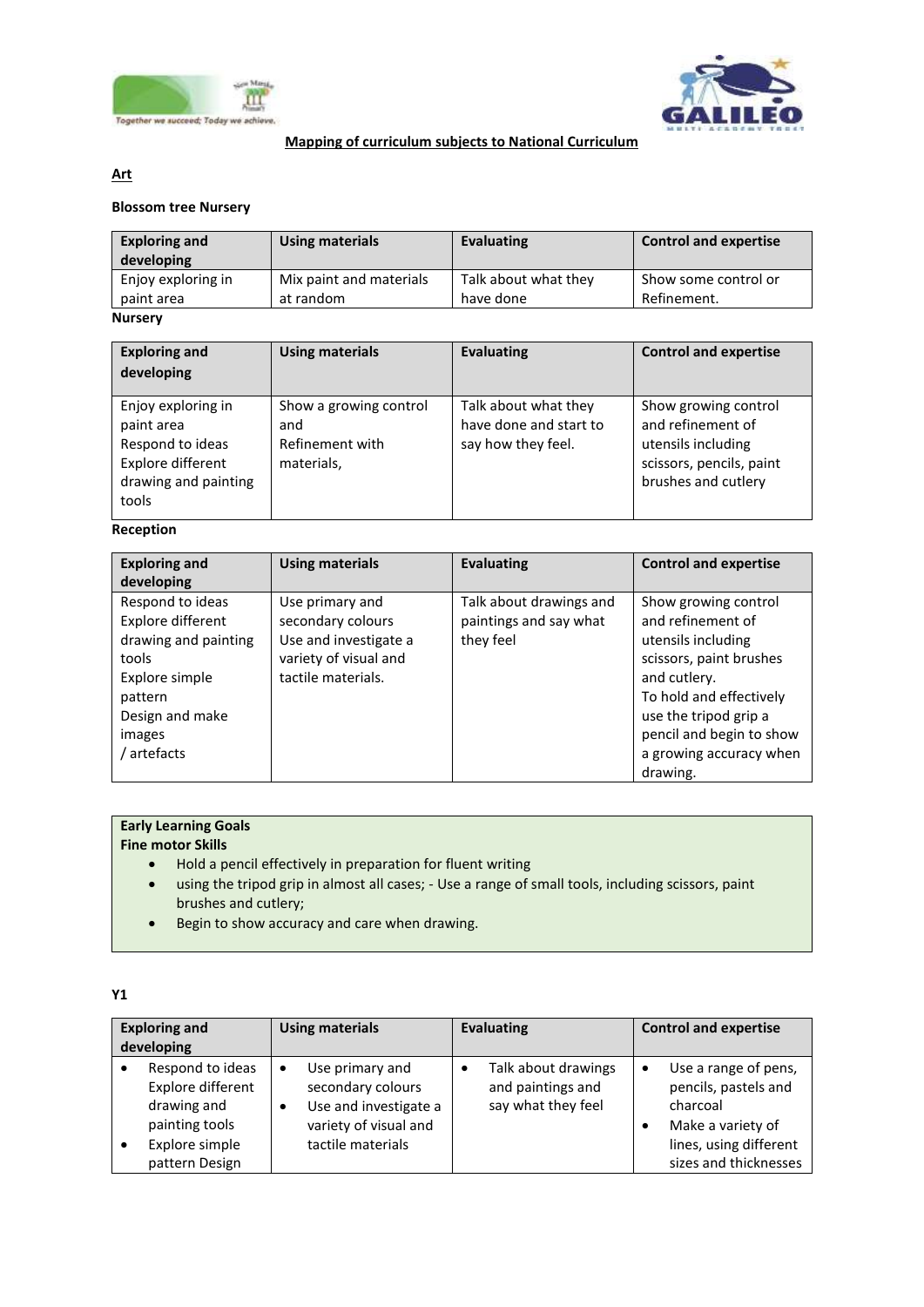



| Together we succeed; Today we achieve.                 |                                                                                                                                       |
|--------------------------------------------------------|---------------------------------------------------------------------------------------------------------------------------------------|
| and make images<br>' artefacts                         | Mix secondary<br>$\bullet$<br>colours to make a<br>wide range of new<br>colours<br>Use shading to<br>٠<br>create different<br>effects |
| Knowledge                                              |                                                                                                                                       |
| To know about the work of William Morris (1834 - 1896) |                                                                                                                                       |

- To know the primary colours
- **Y2**

| <b>Exploring and</b>                                                                                                                                                                                                                                                                                   | <b>Using materials</b>                                                                                                                                                                                     | <b>Evaluating</b>                                                                                                                                                                                                                                                                                                                                         | <b>Control and expertise</b>                                                                                                                                                                                                                                                                 |
|--------------------------------------------------------------------------------------------------------------------------------------------------------------------------------------------------------------------------------------------------------------------------------------------------------|------------------------------------------------------------------------------------------------------------------------------------------------------------------------------------------------------------|-----------------------------------------------------------------------------------------------------------------------------------------------------------------------------------------------------------------------------------------------------------------------------------------------------------------------------------------------------------|----------------------------------------------------------------------------------------------------------------------------------------------------------------------------------------------------------------------------------------------------------------------------------------------|
| developing                                                                                                                                                                                                                                                                                             |                                                                                                                                                                                                            |                                                                                                                                                                                                                                                                                                                                                           |                                                                                                                                                                                                                                                                                              |
| Communicate<br>ideas and<br>meanings very<br>simply<br>Investigate<br>pattern and<br>shape in the<br>environment<br>Explore ideas<br>and collect<br>information in<br>a sketch book<br>Reproduce<br>from memory,<br>observation or<br>imagination<br>Identify<br>different ways<br>to express<br>ideas | Use a range of<br>$\bullet$<br>materials /<br>processes to<br>show ideas /<br>meanings<br>Select the best<br>٠<br>materials for the<br>job<br>Create collage<br>with range of<br>materials and<br>textures | Talk about their<br>$\bullet$<br>work and<br>explain it<br>Describe what<br>$\bullet$<br>they think or<br>feel about their<br>own and others'<br>work<br>Think of ways to<br>$\bullet$<br>adapt and<br>improve own<br>work<br>Begin to use<br>ways to<br>improve work<br>Explore ideas<br>and change<br>what they have<br>done to give a<br>better result | Use a range of<br>$\bullet$<br>pens, pencils,<br>pastels and<br>charcoal<br>Make a variety of<br>$\bullet$<br>lines, using<br>different sizes<br>and thicknesses<br>Mix secondary<br>٠<br>colours to make a<br>wide range of<br>new colours<br>Use shading to<br>create different<br>effects |
| Knowledge                                                                                                                                                                                                                                                                                              |                                                                                                                                                                                                            |                                                                                                                                                                                                                                                                                                                                                           |                                                                                                                                                                                                                                                                                              |
|                                                                                                                                                                                                                                                                                                        | $\mathbf{r}$ $\mathbf{r}$ $\mathbf{r}$ $\mathbf{r}$ $\mathbf{r}$ $\mathbf{r}$ $\mathbf{r}$<br>$14004 - 4000$                                                                                               | $\mathbf{1} \cdot \mathbf{2} \cdot \mathbf{3} \cdot \mathbf{4} \cdot \mathbf{5}$                                                                                                                                                                                                                                                                          | $20 - 21$                                                                                                                                                                                                                                                                                    |

To know about the work of Claude Monet (1834 – 1896) and L. S. Laurie (1887 – 1976) To know the primary and secondary colours

#### **Key Stage 1 End Point**

#### *Pupils should be taught to:*

- to use a range of materials creatively to design and make products
- to use drawing, painting and sculpture to develop and share their ideas, experiences and imagination
- to develop a wide range of art and design techniques in using colour, pattern, texture, line, shape, form and space
- about the work of a range of artists, craft makers and designers, describing the differences and similarities between different practices and disciplines, and making links to their own work.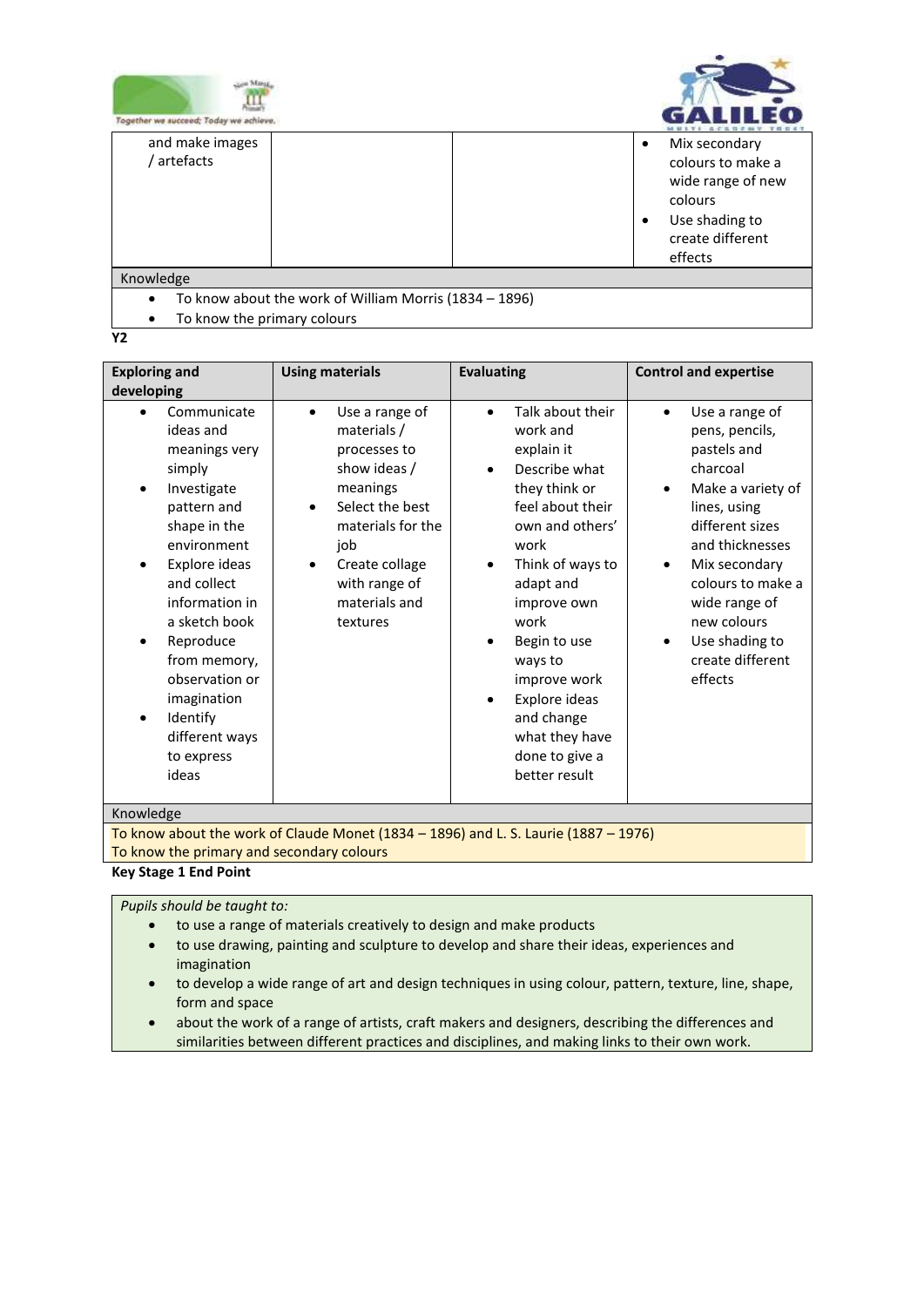



**Y3**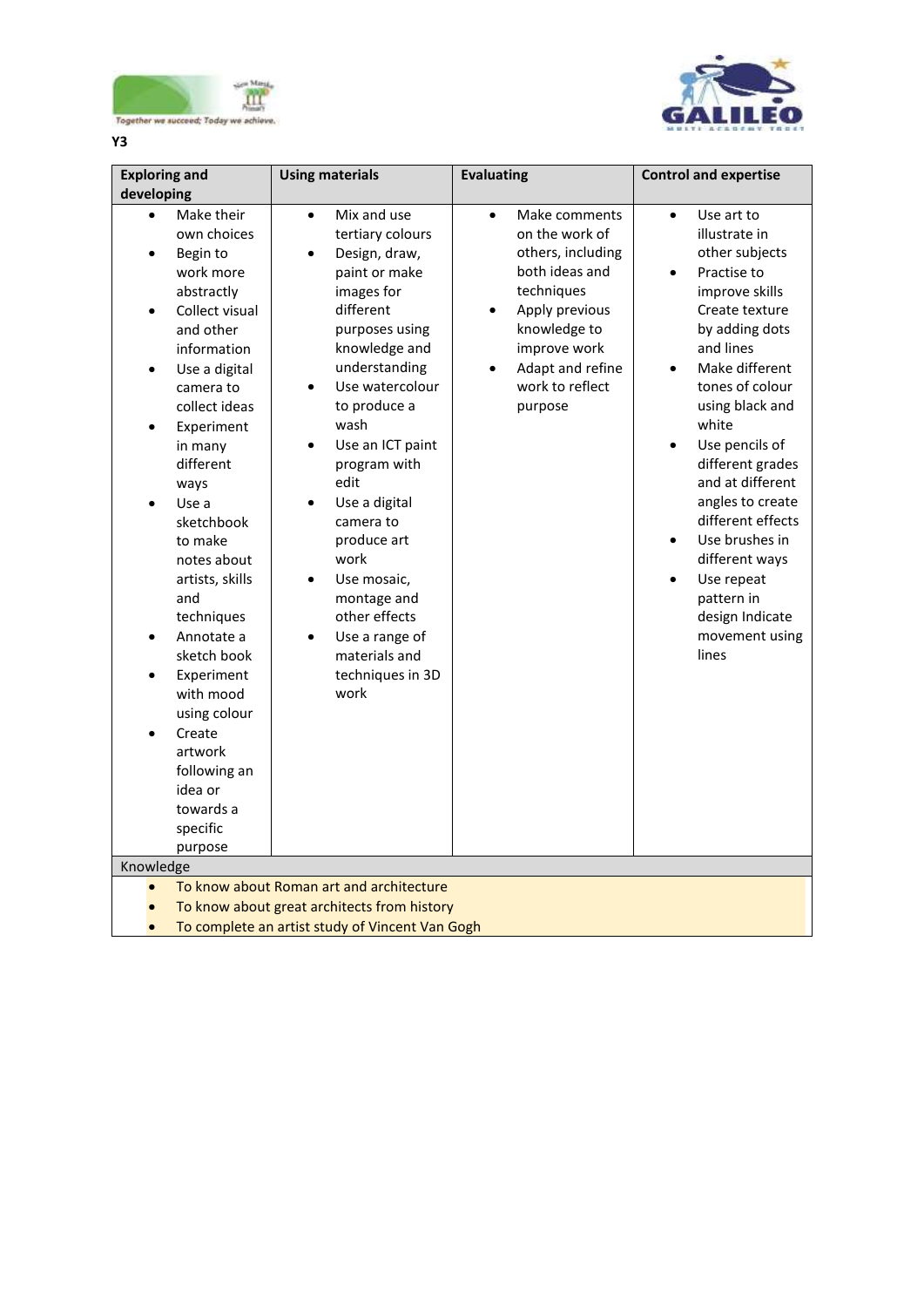



**Y4**

| <b>Exploring and</b>                                                                                                                                                | <b>Using materials</b>                                                                                                                                                                                                                                                                             | <b>Evaluating</b>                                                                                                                                                                                              | <b>Control and expertise</b>                                                                                                                                                                                                                                                                  |  |  |
|---------------------------------------------------------------------------------------------------------------------------------------------------------------------|----------------------------------------------------------------------------------------------------------------------------------------------------------------------------------------------------------------------------------------------------------------------------------------------------|----------------------------------------------------------------------------------------------------------------------------------------------------------------------------------------------------------------|-----------------------------------------------------------------------------------------------------------------------------------------------------------------------------------------------------------------------------------------------------------------------------------------------|--|--|
| developing                                                                                                                                                          |                                                                                                                                                                                                                                                                                                    |                                                                                                                                                                                                                |                                                                                                                                                                                                                                                                                               |  |  |
| Plan work<br>carefully<br>hefore<br>beginning<br>Use other<br>cultures and<br>times as a<br>stimulus<br>Experiment<br>with the<br>styles of<br>different<br>artists | Use a<br>combination of<br>visual and tactile<br>ideas Combine<br>different<br>materials in<br>different ways.<br>Make specific<br>choices between<br>different<br>processes and<br>materials.<br>To work the<br>medium of clay<br>and clay<br>sculpting tools to<br>produce<br>different effects. | Compare others'<br>work with their<br>own<br>Appraise the<br>ideas, methods<br>and approaches<br>used in others'<br>work, using a<br>critical approach<br>Use the<br>appraisal of<br>others for<br>improvement | Show tone,<br>$\bullet$<br>texture, using<br>hatching/cross<br>hatching and<br>use the effects<br>of geometric<br>shapes and<br>colour in<br>artwork.<br>To create mood<br>digital<br>photography<br>Show shadow or<br>reflection by<br>shading Select<br>appropriate<br>drawing<br>materials |  |  |
| Knowledge                                                                                                                                                           |                                                                                                                                                                                                                                                                                                    |                                                                                                                                                                                                                |                                                                                                                                                                                                                                                                                               |  |  |
| To know about the work of Mackenzie Thorpe (1956 - present), Lucy Pittaway (1974 - present)<br>and Augusta Savage (1892 - 1962)                                     |                                                                                                                                                                                                                                                                                                    |                                                                                                                                                                                                                |                                                                                                                                                                                                                                                                                               |  |  |

# **Y5**

| <b>Exploring and</b>                                                                                                                                                                                                                                                                                   | <b>Using materials</b>                                                                                                                                                                                                                          | <b>Evaluating</b>                                                                                                                                                                                                                                        | <b>Control and expertise</b>                                                                                                                                                                                                                        |  |
|--------------------------------------------------------------------------------------------------------------------------------------------------------------------------------------------------------------------------------------------------------------------------------------------------------|-------------------------------------------------------------------------------------------------------------------------------------------------------------------------------------------------------------------------------------------------|----------------------------------------------------------------------------------------------------------------------------------------------------------------------------------------------------------------------------------------------------------|-----------------------------------------------------------------------------------------------------------------------------------------------------------------------------------------------------------------------------------------------------|--|
| developing                                                                                                                                                                                                                                                                                             |                                                                                                                                                                                                                                                 |                                                                                                                                                                                                                                                          |                                                                                                                                                                                                                                                     |  |
| Make and<br>$\bullet$<br>support their<br>own<br>decisions and<br>choices<br>Use<br>inspiration<br>from art and<br>design from<br>the past and<br>other<br>cultures.<br>Experiment<br>with<br>combinations<br>of materials<br>and<br>techniques<br>Keep and use<br>detailed<br>notes in<br>sketch book | Understand the<br>$\bullet$<br>importance of<br>preparing<br>materials before<br>working<br>Produce work<br>that sometimes<br>can be both<br>visual and<br>tactile.<br>To know the<br>tools used for<br>colour blocking<br>and wax<br>printing. | Evaluate own<br>$\bullet$<br>and others'<br>work, explaining<br>and justifying<br>their reasons<br>Use analysis<br>$\bullet$<br>when<br>commenting on<br>ideas<br>Consider the end<br>$\bullet$<br>point when<br>adapting and<br>improving their<br>work | Develop and<br>$\bullet$<br>improve their<br>own style<br>Use drawings to<br>٠<br>show<br>movement<br>Combine a<br>$\bullet$<br>range of<br>colours, tints,<br>tones and<br>shades<br>Get across<br>feeling and<br>emotion<br>through their<br>work |  |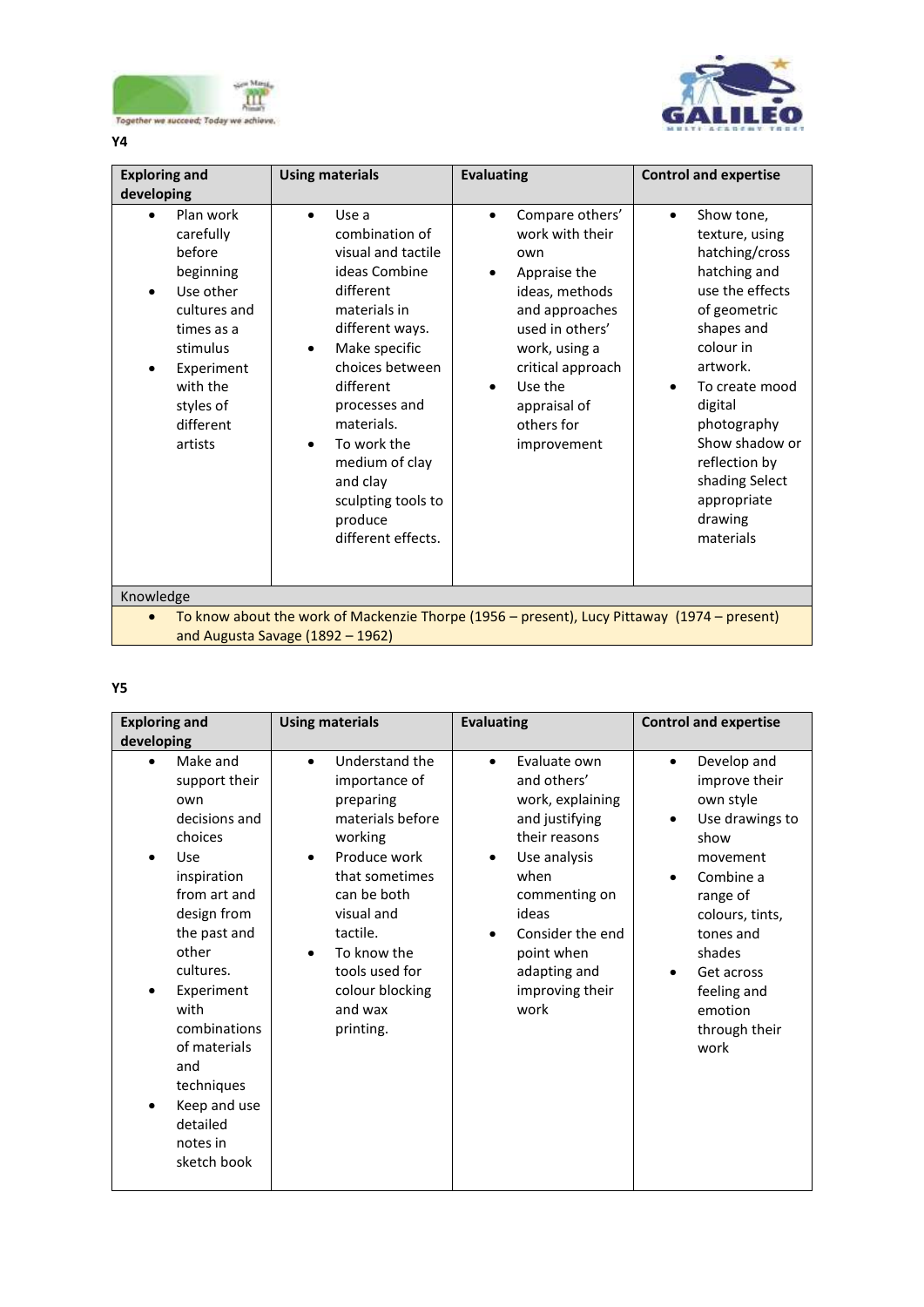



Knowledge

- Study art from different periods: Egyptian and Mayan Art
- To know about great artists from history: Monet and the impressionist period

 $\bullet$ 

### **Y6**

| <b>Exploring and developing</b>                                                                                                           | <b>Using materials</b>                                                                                          | <b>Evaluating</b>                                                                                                                                                                                                                      | <b>Control and expertise</b>                                                                                                                                                                                                                                                                                                                                      |  |
|-------------------------------------------------------------------------------------------------------------------------------------------|-----------------------------------------------------------------------------------------------------------------|----------------------------------------------------------------------------------------------------------------------------------------------------------------------------------------------------------------------------------------|-------------------------------------------------------------------------------------------------------------------------------------------------------------------------------------------------------------------------------------------------------------------------------------------------------------------------------------------------------------------|--|
| Use a full range<br>٠<br>of design,<br>experimentation,<br>exploration<br>alongside the<br>work of others<br>to develop their<br>own work | Make specific<br>decisions<br>about using<br>different visual<br>and tactile<br>effects towards<br>an end point | Analyse and<br>comment on<br>their own and<br>others' ideas,<br>methods and<br>approaches<br>Make on-going<br>revisions<br>Refine their<br>$\bullet$<br>work, often<br>with several<br>adaptations, to<br>move towards<br>an end point | Choose to use<br>$\bullet$<br>a limited range<br>of colour to<br>produce a<br>chosen effect<br>Begin to use<br>$\bullet$<br>perspective in<br>both abstract<br>and real life art<br>Work with care<br>$\bullet$<br>and precision<br>towards an end<br>point, but<br>make<br>adaptations<br>following their<br>own reflections<br>and the<br>comments of<br>others |  |
| Knowledge                                                                                                                                 |                                                                                                                 |                                                                                                                                                                                                                                        |                                                                                                                                                                                                                                                                                                                                                                   |  |
| $\bullet$                                                                                                                                 | To know about the work of William Morris and Anish Kapoor                                                       |                                                                                                                                                                                                                                        |                                                                                                                                                                                                                                                                                                                                                                   |  |
|                                                                                                                                           | To know about art and design shows from the past                                                                |                                                                                                                                                                                                                                        |                                                                                                                                                                                                                                                                                                                                                                   |  |
|                                                                                                                                           |                                                                                                                 |                                                                                                                                                                                                                                        |                                                                                                                                                                                                                                                                                                                                                                   |  |

## **Key Stage 2 End Point**

*Pupils should be taught to:* 

- to create sketch books to record their observations and use them to review and revisit ideas
- to improve their mastery of art and design techniques, including drawing, painting and sculpture with a range of materials [for example, pencil, charcoal, paint, clay]
- about great artists, architects and designers in history